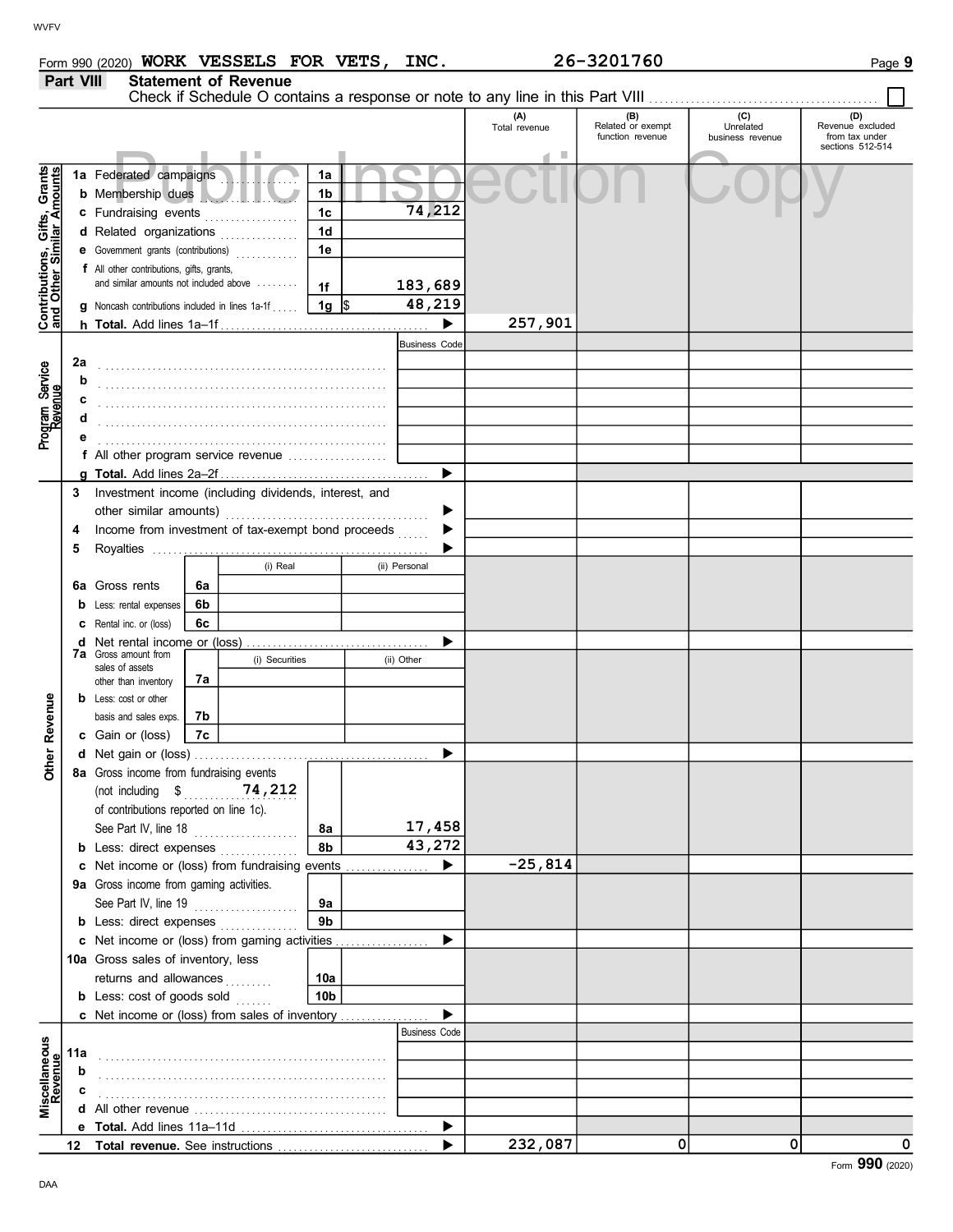## **Part IX** Statement of Functional Expenses Form 990 (2020) WORK VESSELS FOR VETS, INC. 26-3201760 Page 10

|    | WORK VESSELS FOR VETS,<br>Form 990 (2020)<br><b>Statement of Functional Expenses</b><br>Part IX                                                                                                                  | INC.                  | 26-3201760             |                       | Page 10            |
|----|------------------------------------------------------------------------------------------------------------------------------------------------------------------------------------------------------------------|-----------------------|------------------------|-----------------------|--------------------|
|    | Section 501(c)(3) and 501(c)(4) organizations must complete all columns. All other organizations must complete column (A).<br>Check if Schedule O contains a response or note to any line in this Part IX        |                       |                        |                       |                    |
|    | Do not include amounts reported on lines 6b,                                                                                                                                                                     | (A)<br>Total expenses | (B)<br>Program service | (C)<br>Management and | (D)<br>Fundraising |
|    | 7b, 8b, 9b, and 10b of Part VIII.<br>1 Grants and other assistance to domestic organizations                                                                                                                     |                       | expenses               | general expenses      | expenses           |
|    | and domestic governments. See Part IV, line 21<br>2 Grants and other assistance to domestic                                                                                                                      |                       |                        |                       |                    |
|    | individuals. See Part IV, line 22                                                                                                                                                                                | 212,880               | 212,880                |                       |                    |
|    | 3 Grants and other assistance to foreign<br>organizations, foreign governments, and foreign                                                                                                                      |                       |                        |                       |                    |
|    | individuals. See Part IV, lines 15 and 16                                                                                                                                                                        |                       |                        |                       |                    |
| 4  | Benefits paid to or for members<br>5 Compensation of current officers, directors,                                                                                                                                |                       |                        |                       |                    |
|    | trustees, and key employees<br>6 Compensation not included above to disqualified                                                                                                                                 |                       |                        |                       |                    |
|    | persons (as defined under section 4958(f)(1)) and                                                                                                                                                                |                       |                        |                       |                    |
|    | persons described in section 4958(c)(3)(B)<br>7 Other salaries and wages<br>.                                                                                                                                    |                       |                        |                       |                    |
|    | 8 Pension plan accruals and contributions (include<br>section 401(k) and 403(b) employer contributions)                                                                                                          |                       |                        |                       |                    |
|    | 9 Other employee benefits                                                                                                                                                                                        |                       |                        |                       |                    |
|    | 10 Payroll taxes<br>11 Fees for services (nonemployees):                                                                                                                                                         |                       |                        |                       |                    |
|    |                                                                                                                                                                                                                  | 5,025                 | 4,523                  | 251                   | 251                |
|    | <b>b</b> Legal $\ldots$ $\ldots$ $\ldots$ $\ldots$ $\ldots$ $\ldots$ $\ldots$ $\ldots$ $\ldots$ $\ldots$ $\ldots$ $\ldots$                                                                                       | 1,200                 |                        | 1,200                 |                    |
|    |                                                                                                                                                                                                                  |                       |                        |                       |                    |
|    | e Professional fundraising services. See Part IV, line 17<br>f Investment management fees                                                                                                                        |                       |                        |                       |                    |
|    | g Other. (If line 11g amount exceeds 10% of line 25, column                                                                                                                                                      |                       |                        |                       |                    |
|    | (A) amount, list line 11g expenses on Schedule O.)<br>12 Advertising and promotion                                                                                                                               | 135                   | 135                    |                       |                    |
|    | 14 Information technology                                                                                                                                                                                        | 1,876                 | 899                    | 511                   | 466                |
|    |                                                                                                                                                                                                                  |                       |                        |                       |                    |
|    | 17 Travel                                                                                                                                                                                                        |                       |                        |                       |                    |
|    | 18 Payments of travel or entertainment expenses                                                                                                                                                                  |                       |                        |                       |                    |
|    | for any federal, state, or local public officials<br>19 Conferences, conventions, and meetings                                                                                                                   | 185                   | 185                    |                       |                    |
| 20 | Interest                                                                                                                                                                                                         |                       |                        |                       |                    |
|    | 22 Depreciation, depletion, and amortization                                                                                                                                                                     |                       |                        |                       |                    |
|    | 24 Other expenses. Itemize expenses not covered                                                                                                                                                                  | 825                   |                        | 825                   |                    |
|    | above (List miscellaneous expenses on line 24e. If                                                                                                                                                               |                       |                        |                       |                    |
|    | line 24e amount exceeds 10% of line 25, column<br>(A) amount, list line 24e expenses on Schedule O.)                                                                                                             |                       |                        |                       |                    |
| a  | <b>BANK CHARGES</b>                                                                                                                                                                                              | 825                   |                        | 825                   |                    |
| c  | b LICENSES/REGISTRATION                                                                                                                                                                                          | 525                   |                        | 420                   | 105                |
| d  |                                                                                                                                                                                                                  |                       |                        |                       |                    |
|    | 25 Total functional expenses. Add lines 1 through 24e                                                                                                                                                            | 223,476               | 218,622                | 4.032                 | 822                |
|    | 26 Joint costs. Complete this line only if the<br>organization reported in column (B) joint costs<br>from a combined educational campaign and<br>fundraising solicitation. Check here $\blacktriangleright$   if |                       |                        |                       |                    |
|    | following SOP 98-2 (ASC 958-720).                                                                                                                                                                                |                       |                        |                       | Form 990 (2020)    |